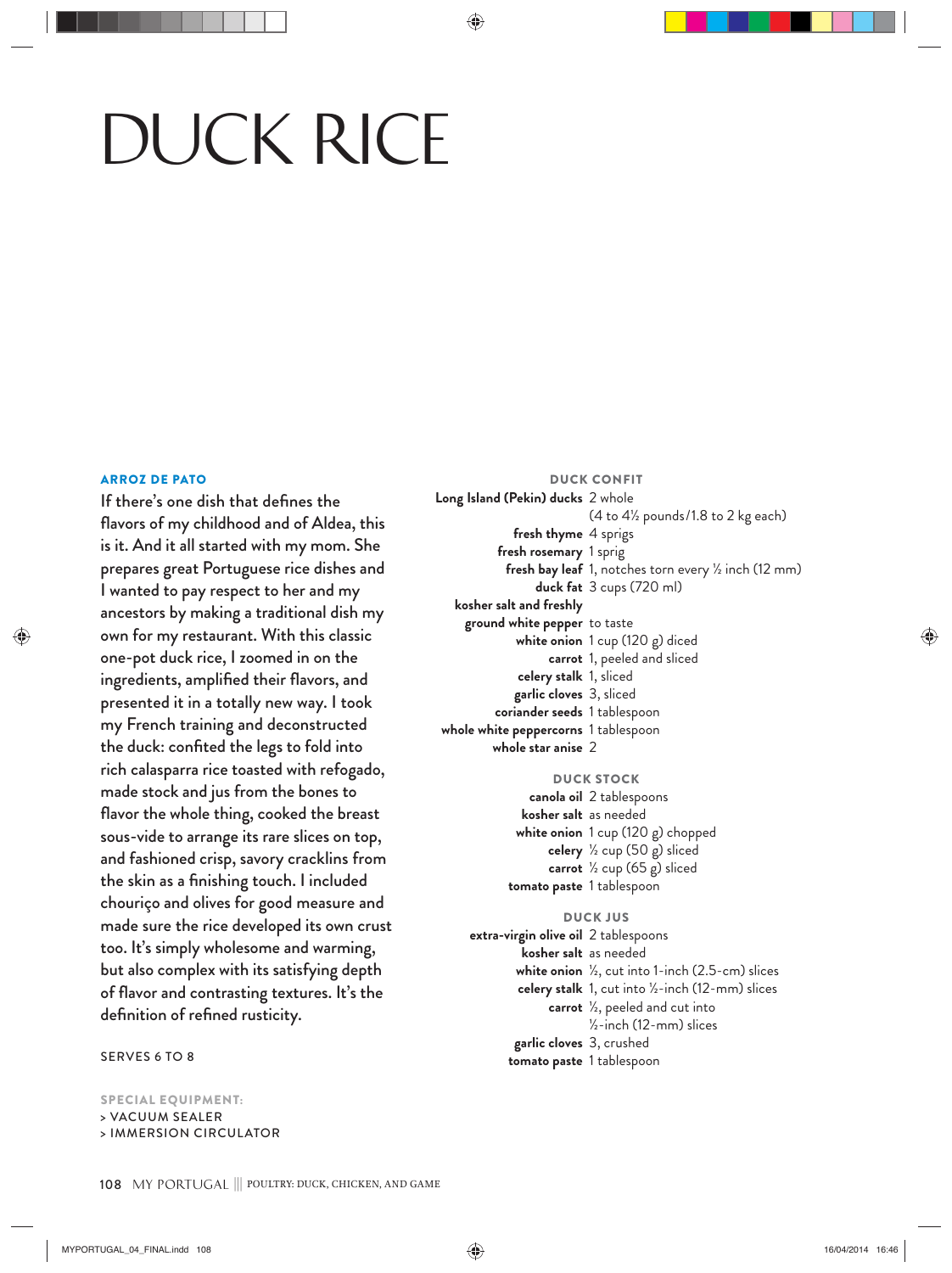**MAKE THE CONFIT:** Cut off the duck legs and reserve. Cut the breast halves off the bones and reserve; remove the skins and use them to make Duck Skin Cracklins (page 112). Cut the carcass into 2-inch (5-cm) pieces and reserve, along with the necks.

Preheat the oven to 300°F (150°C). Wrap the thyme, rosemary, and bay leaf in cheesecloth, then tie securely into a sachet.

Heat a small roasting pan over medium-high heat and melt 1 tablespoon of the duck fat in it. Season the duck legs generously with salt and pepper, then add to the pan. Sear, turning occasionally, until golden brown. Transfer to a plate.

Add the onion, carrot, celery, garlic, and a pinch of salt to the pan. Sweat, stirring occasionally, until tender. Add the coriander, peppercorns, star anise, and herb sachet. Cook, stirring occasionally, for 5 minutes. Add the remaining duck fat, melt, and bring to a slow bubble. Return the duck legs to the pan, submerging them in the mixture, and cover tightly with foil.

Bake until the meat falls off the bones, 6 to 8 hours. Remove the duck from the pan. When cool enough to handle, pull the meat off the bones in long ½-inch- (12-mm-) wide pieces. Discard the bones and cartilage. Strain the duck fat and reserve for future use. The duck legs can be stored in the fat for up to 5 days.

**MAKE THE STOCK:** Preheat the oven to 400°F (205°C) with a roasting pan inside.

Coat the hot pan with the oil and add half of the chopped duck carcasses and necks, turning to coat with the oil. Season with salt. Roast until golden brown, 20 to 30 minutes. Add the onion, celery, and carrot. Roast,

stirring occasionally, for 10 minutes, then cook for 15 minutes more. Stir in the tomato paste and roast for 2 minutes. Transfer the mixture to a 4-quart (3.8-L) saucepan. Deglaze the roasting pan with 1 cup (240 ml) water, stirring and scraping up the fond (the browned bits). Pour the water into the saucepan. Add more water to cover the solids by 2 inches (5 cm), at least 12 cups (2.8 L).

Bring to a simmer, then adjust the heat to maintain a slow bubble, uncovered, for 3 hours. Skim the scum that rises to the surface and discard. Press the stock through a fine-mesh sieve. Reserve 7 cups for the rice.

**MAKE THE JUS:** Preheat the oven to 400°F (205°C) with a roasting pan inside.

Coat the hot pan with the oil and add the remaining chopped duck carcasses and necks, turning to coat with the oil. Season with salt. Roast until golden brown, 20 to 30 minutes. Add the onion, celery, carrot, and garlic. Roast, stirring occasionally, until golden brown. Stir in the tomato paste and roast for 1 minute. Transfer the mixture to a rondeau (wide, shallow pot).

Add just enough duck stock to cover the solids. Bring to a boil, then simmer and reduce the stock until the solids are glazed. Repeat the process three times, adding just enough stock to cover the solids each time after the solids are glazed.

Add enough stock to cover the solids by 1 inch (2.5 cm), bring to a boil, then reduce the heat to maintain a slow simmer. Simmer for 2 hours, then press through a fine-mesh sieve. Transfer to a clean rondeau, bring to a simmer, and reduce until thick enough to coat the back of a spoon.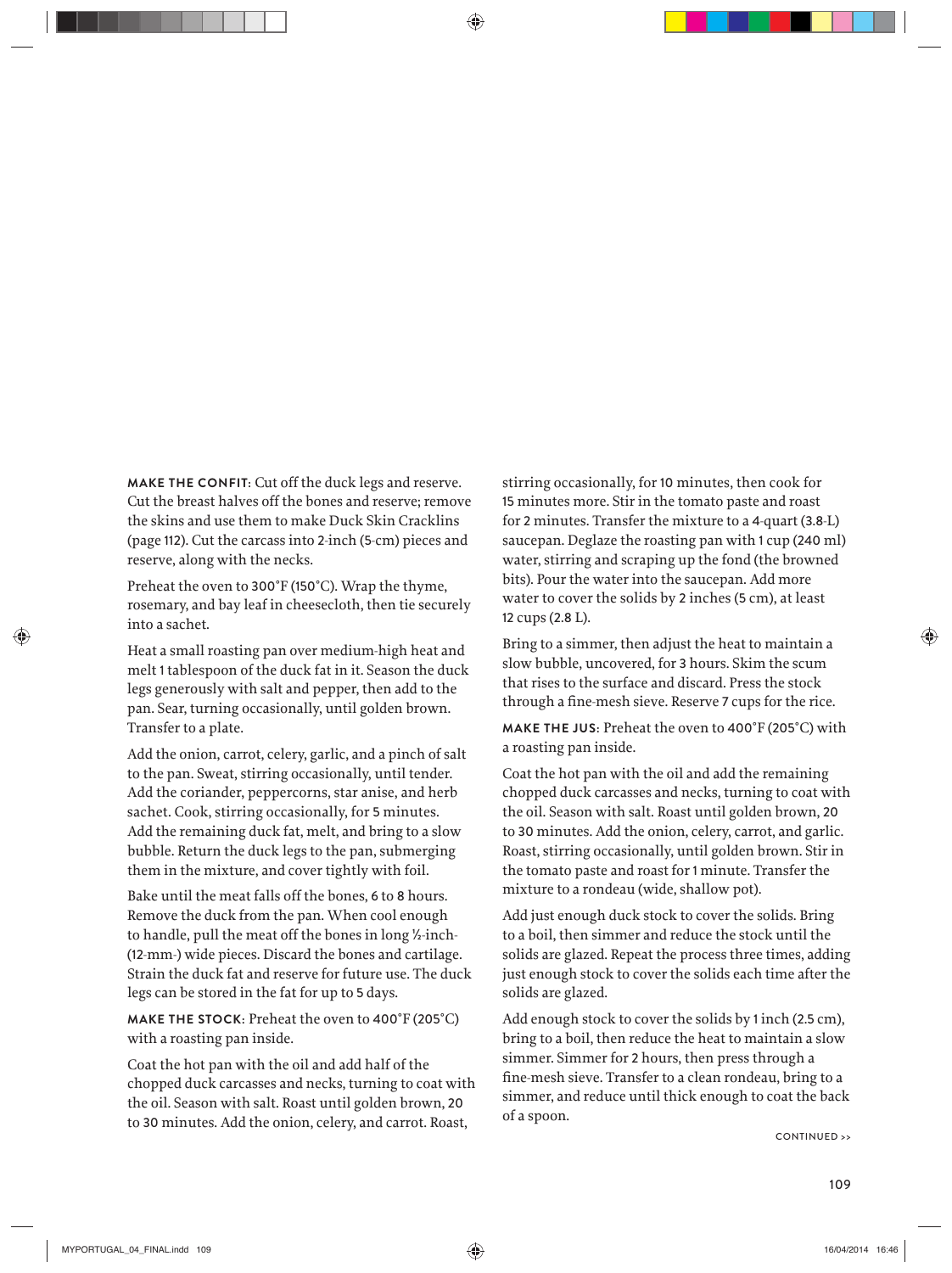DUCK RICE **kosher salt and freshly ground white pepper** to taste **duck fat** 2 tablespoons **extra-virgin olive oil** ¼ cup (60 ml), plus more as needed **Refogado (page 235)** ¼ cup (60 ml) **calasparra rice** 2 cups (13 ounces/364 g) **chouriço** 8 ounces (224 g), casing removed, thinly sliced **pitted Kalamata olives** 2 tablespoons, thinly sliced, ¼-inch (6-mm) slices **Duck Skin Cracklins (page 112)** 1 recipe **Apricot Puree (page 242)** ¼ cup (60 ml), or to taste

**MAKE THE RICE:** Preheat the oven to 375°F (190°C).

Season the duck breasts with salt and pepper. Place each portion in a sous-vide bag with ½ tablespoon of the duck fat and vacuum seal. Cook for 20 minutes in an immersion circulator set and held at 150°F (65°C). Remove the meat from the bags. You can sear the duck breasts to medum-rare, if you prefer.

Meanwhile, in a heavy 3-quart (2.8-L) rondeau, combine the oil and refogado. Set over medium-low heat and stir in the rice. Continue stirring until the rice is toasted and hot to the touch, about 2 minutes.

Add 6 cups (720 ml) duck stock. Cook, stirring constantly, until the rice has a harder bite than al dente and is still opaque in the center, 8 to 10 minutes. This step is key: Do not let the rice overcook. Transfer to a 14- to 16-inch (35.5- to 40.5-cm) paella pan.

Spread the rice in a flat layer, lightly tapping it with the back of a spoon. Scatter the chouriço, olives, and duck confit on top, then season with salt and pepper. Add 1 cup (240 ml) stock and transfer to the oven.

Bake until the rice is crisped around the edges of the pan and a soccarat crust of rice has formed on the bottom of the pan, about 7 minutes. The liquid should be completely absorbed and the rice an evenly transparent golden hue. Remove from the oven, tent with foil, and let stand for 5 minutes.

Divide the rice among eight serving plates. Slice the duck breasts and arrange on top. Drizzle with the jus. Break the cracklins into pieces and scatter them around the rice. Dollop the apricot puree on the sides of the dishes and serve.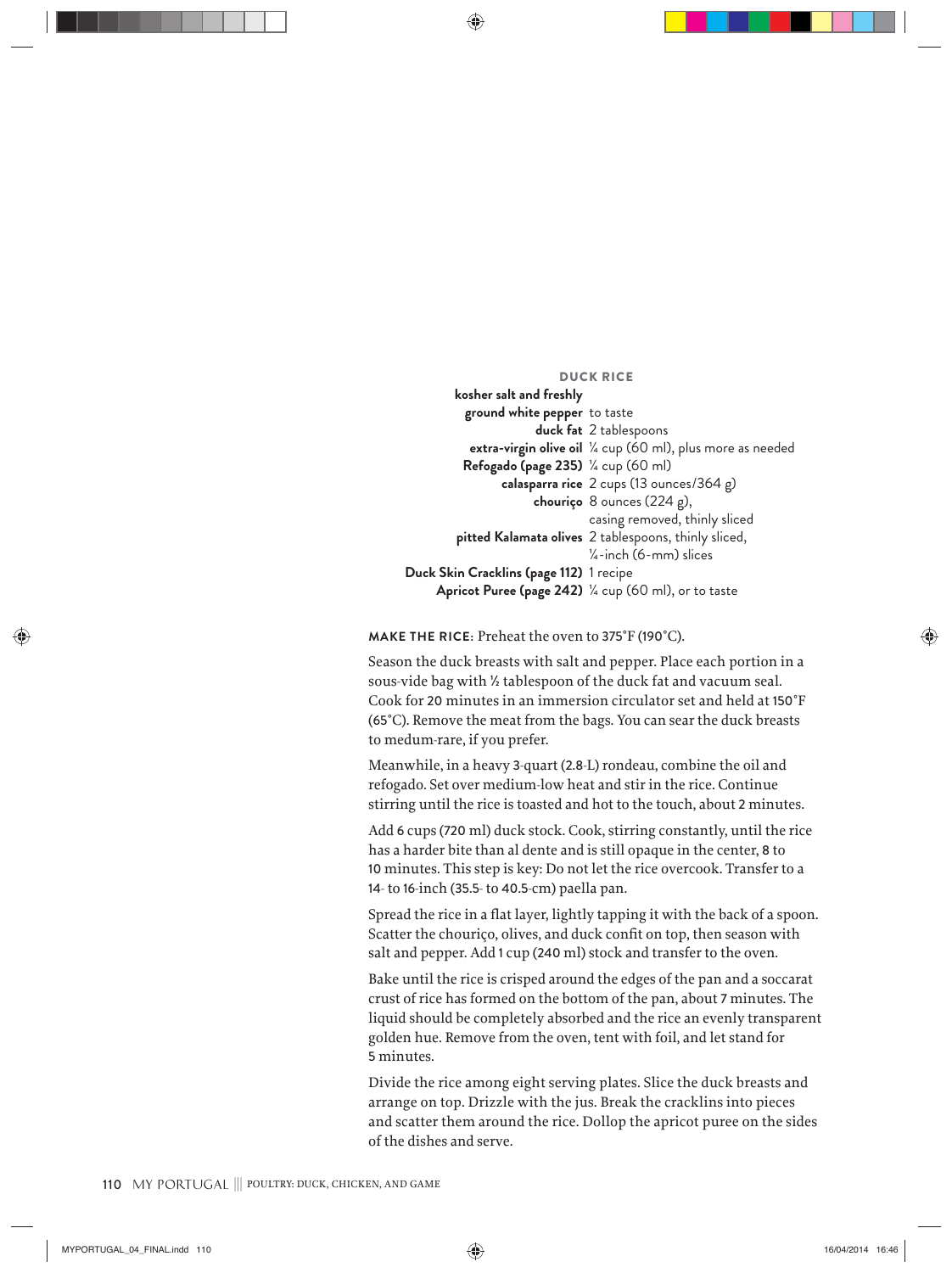